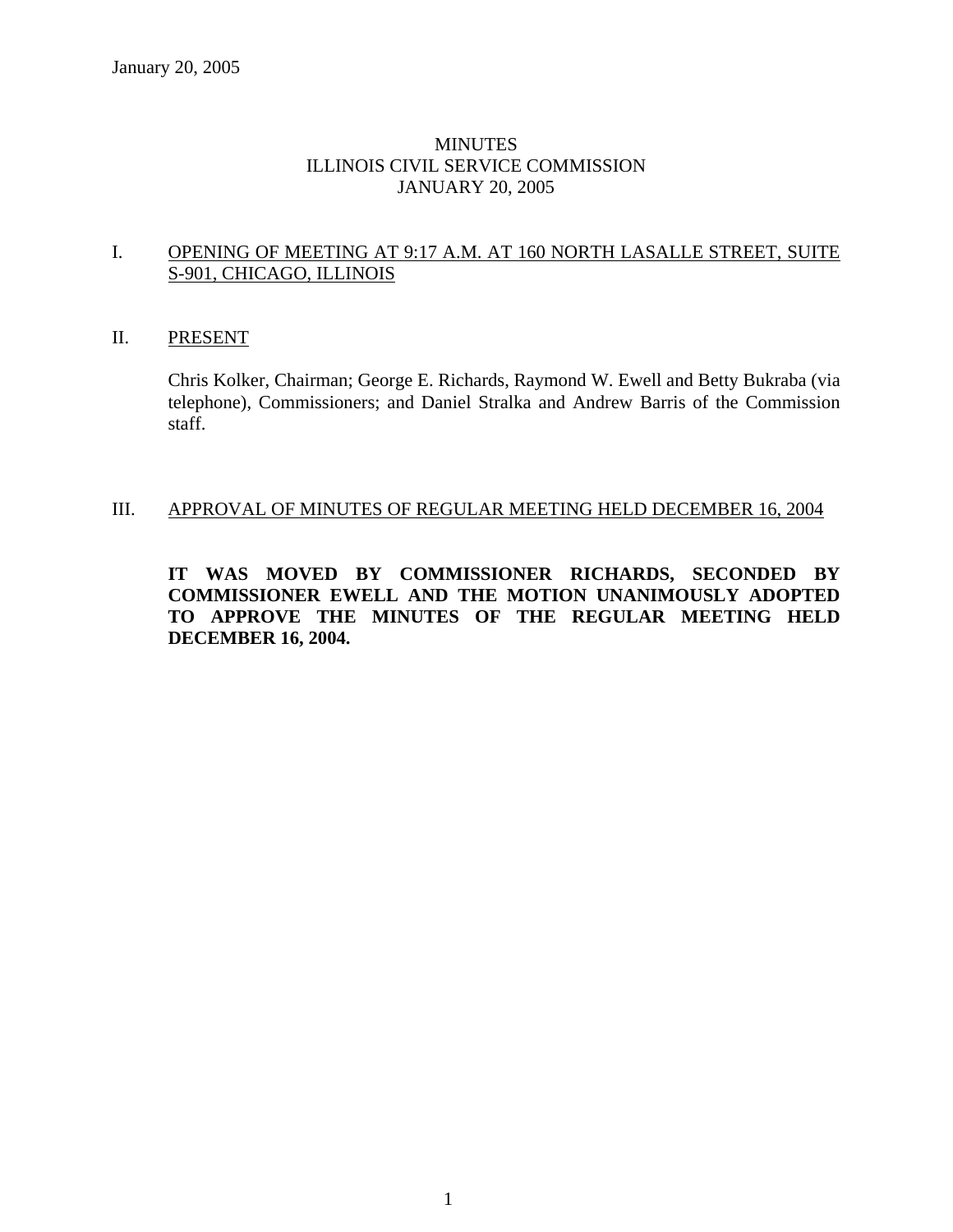#### EXEMPTIONS UNDER SECTION 4d(3) OF THE PERSONNEL CODE IV.

#### **A. Report on Exempt Positions**

| Agency                                | Employees | Positions |
|---------------------------------------|-----------|-----------|
|                                       |           |           |
|                                       |           |           |
|                                       |           |           |
|                                       |           |           |
|                                       |           |           |
| Central Management Services  1284 112 |           |           |
| Children and Family Services 3457 42  |           |           |
|                                       |           |           |
|                                       |           |           |
|                                       |           |           |
|                                       |           |           |
|                                       |           |           |
|                                       |           |           |
|                                       |           |           |
|                                       |           |           |
|                                       |           |           |
|                                       |           |           |
|                                       |           |           |
|                                       |           |           |
|                                       |           |           |
|                                       |           |           |
|                                       |           |           |
|                                       |           |           |
|                                       |           |           |
|                                       |           |           |
|                                       |           |           |
|                                       |           |           |
|                                       |           |           |
|                                       |           |           |
|                                       |           |           |
|                                       |           |           |
|                                       |           |           |
|                                       |           |           |
|                                       |           |           |
|                                       |           |           |
|                                       |           |           |
|                                       |           |           |
|                                       |           |           |
|                                       |           |           |
|                                       |           |           |
|                                       |           |           |
|                                       |           |           |
|                                       |           |           |
|                                       |           |           |
|                                       |           |           |
|                                       |           |           |
|                                       |           |           |
|                                       |           |           |
|                                       |           |           |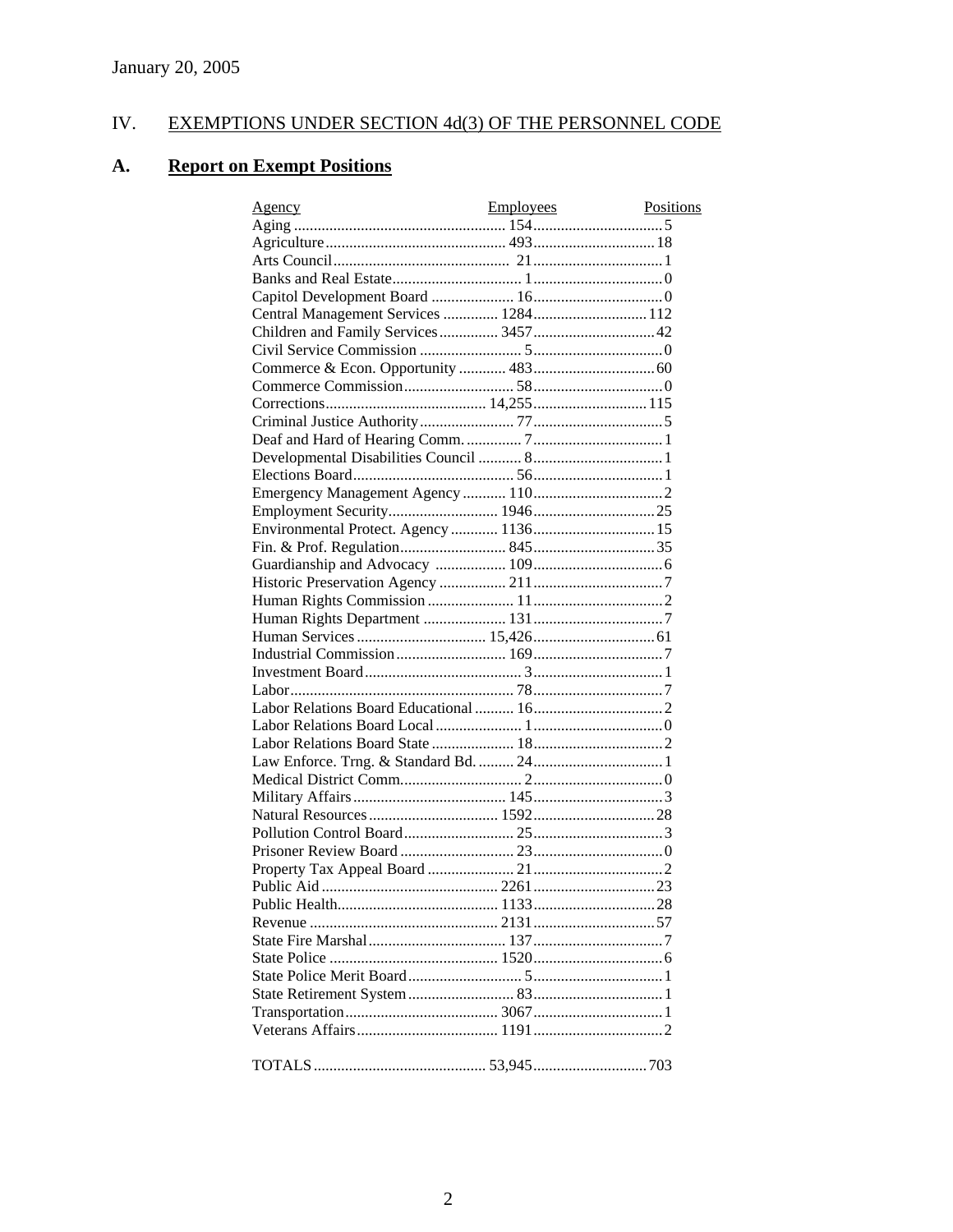#### **B. Governing Rule - Jurisdiction B Exemptions**

- a) Before a position shall qualify for exemption from Jurisdiction B under Section 4d(3) of the Personnel Code, the position shall be directly responsible to:
	- 1. The Governor, or
	- 2. A departmental director or assistant director appointed by the Governor, or
	- 3. A board or commission appointed by the Governor, or
	- 4. The head of an agency created by Executive Order, or the director or assistant director of an agency carrying out statutory powers, whose offices are created by the Governor subject to legislative veto under Article V, Section 11, of the Constitution of 1970, which agency head, director, or assistant director may themselves be subject to exemption under Section 4d(3), or
	- 5. In an agency having a statutory assistant director, a deputy director exercising full line authority under the director for all operating entities of the agency, provided the statutory role of assistant director is vacant or is assigned clearly distinct and separate duties from the deputy director and as a colleague to him, or
	- 6. A line position organizationally located between the director and/or assistant director and a subordinate statutorily exempt position(s), provided the position proposed for exemption has line authority over the statutory exempt position(s), or
	- 7. The elected head of an independent agency in the executive, legislative, or judicial branch of government.
- b) If a position meets the above criterion, it must, in addition, be responsible for one or more of the following before it shall be approved as exempt:
	- 1. Directs programs defined by statute and/or departmental, board, or commission policy or possess significant authority when acting in the capacity of a director of programs to bind the agency.
	- 2. Makes decisions in exercising principal responsibility for the determination or execution of policy which fix objectives or state the principles to control action toward operating objectives of one or more divisions, such decisions being subject to review or reversal only by the director, assistant director, board or commission.
	- 3. Participates in the planning and programming of departmental, board, or commission activities, integrating the plans and projections of related divisions, and the scheduling of projected work programs of those agencies.
	- 4. Makes decisions in exercising principal responsibility for the determination or execution of policy which fix objectives or state the principles to control action toward operating objectives of one or more divisions, such decisions being subject to review or reversal only by the director, assistant director, board or commission.
	- 5. Participates in the planning and programming of departmental, board, or commission activities, integrating the plans and projections of related divisions, and the scheduling of projected work programs of those agencies.

**\* \* \* \***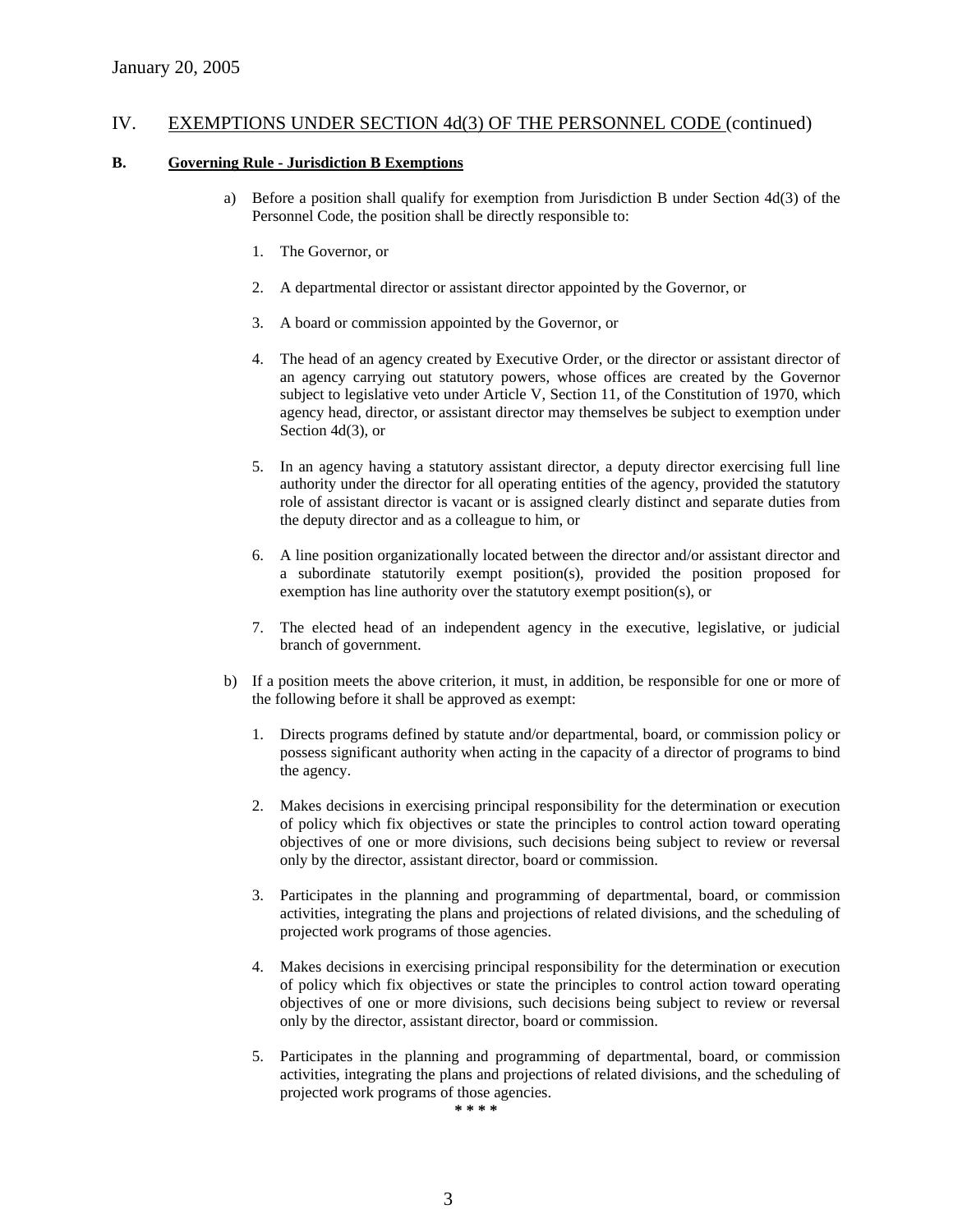Regarding Agenda Items C-E, Assistant Executive Director Andrew Barris (Barris) stated that in addition to staff concerns regarding the reporting structure of the positions, several questions remained regarding the policy making authority of the positions and the potential for overlap in responsibilities. For these reasons, the requests for exemption were continued until the February 17, 2005 meeting.

Regarding Agenda Item F, Barris informed the Commission that the request for exemption was withdrawn.

Regarding Agenda Items G and H, Barris informed the Commission that both Deputy General Counsel positions met the reporting and policy making requirements of Rule 11, i.e., Item G, the Deputy General Counsel - Labor is the lead negotiator of collective bargaining agreements throughout the State. As to the Deputy General Counsel - Personnel, Executive Director Stralka noted that the Commission previously granted a request for exemption for a Deputy General Counsel for Benefits and Personnel position at Central Management Services. The current request reflects the agency's determination that one position is inadequate to tend to both these strategic areas, so the responsibilities are now being split between the previously exempted position (Benefits) and the position before the Commission today (Personnel).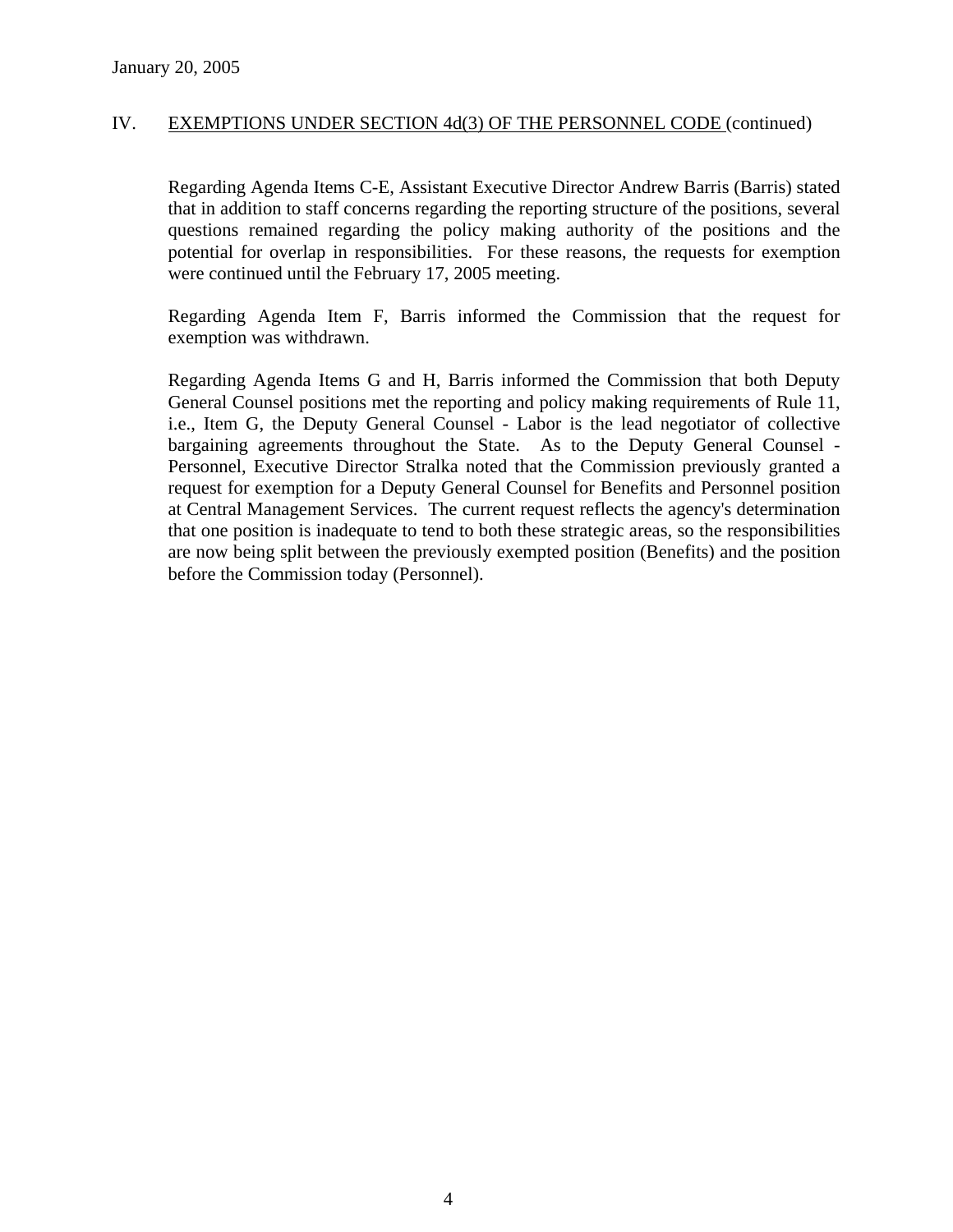**IT WAS MOVED BY COMMISSIONER RICHARDS, SECONDED BY COMMISSIONER EWELL AND THE MOTION UNANIMOUSLY ADOPTED TO CONTINUE OR APPROVE THE REQUESTS FOR 4D(3) EXEMPTION FOR THE FOLLOWING POSITIONS IN ACCORDANCE WITH STAFF RECOMMENDATION. CHAIRMAN KOLKER WAS RECORDED AS VOTING PRESENT ON THE 4D(3) REQUESTS IN ITEM D (CMS POSITION NOS. 40070- 37-70-200-00-01 AND 40070-37-70-100-00-01).** 

## **C. Requests for 4d(3) Exemption Continued by the Commission**

**The following 4d(3) requests for exemption were continued at the January 20, 2005 meeting until the February 17, 2005 meeting:** 

| Agency:                 | <b>Central Management Services</b>                    |
|-------------------------|-------------------------------------------------------|
| <b>Position Title:</b>  | Senior Public Service Administrator                   |
| <b>Position Number:</b> | 40070-37-60-340-01-01                                 |
| Bureau/Division:        | Bureau of Property Management/Transactions & Property |
| Incumbent:              | Vacant                                                |
| Supervisor:             | Manager of Transactions and Property Administration   |
| Location:               | <b>Cook County</b>                                    |
| Agency:                 | <b>Central Management Services</b>                    |
| <b>Position Title:</b>  | Senior Public Service Administrator                   |
| <b>Position Number:</b> | 40070-37-60-330-01-02                                 |
| Bureau/Division:        | Bureau of Property Management/Transactions & Property |
| Incumbent:              | Vacant                                                |
| Supervisor:             | Manager of Transactions and Property Administration   |
| Location:               | <b>Sangamon County</b>                                |
| Agency:                 | <b>Central Management Services</b>                    |
| <b>Position Title:</b>  | Senior Public Service Administrator                   |
| <b>Position Number:</b> | 40070-37-60-310-01-02                                 |
| Bureau/Division:        | Bureau Of Property Management/Transactions and        |
|                         | <b>Property Administration</b>                        |
| Incumbent:              | Vacant                                                |
| Supervisor:             | Manager of Transactions and Property Administration   |
| Location:               | <b>Cook County</b>                                    |
|                         |                                                       |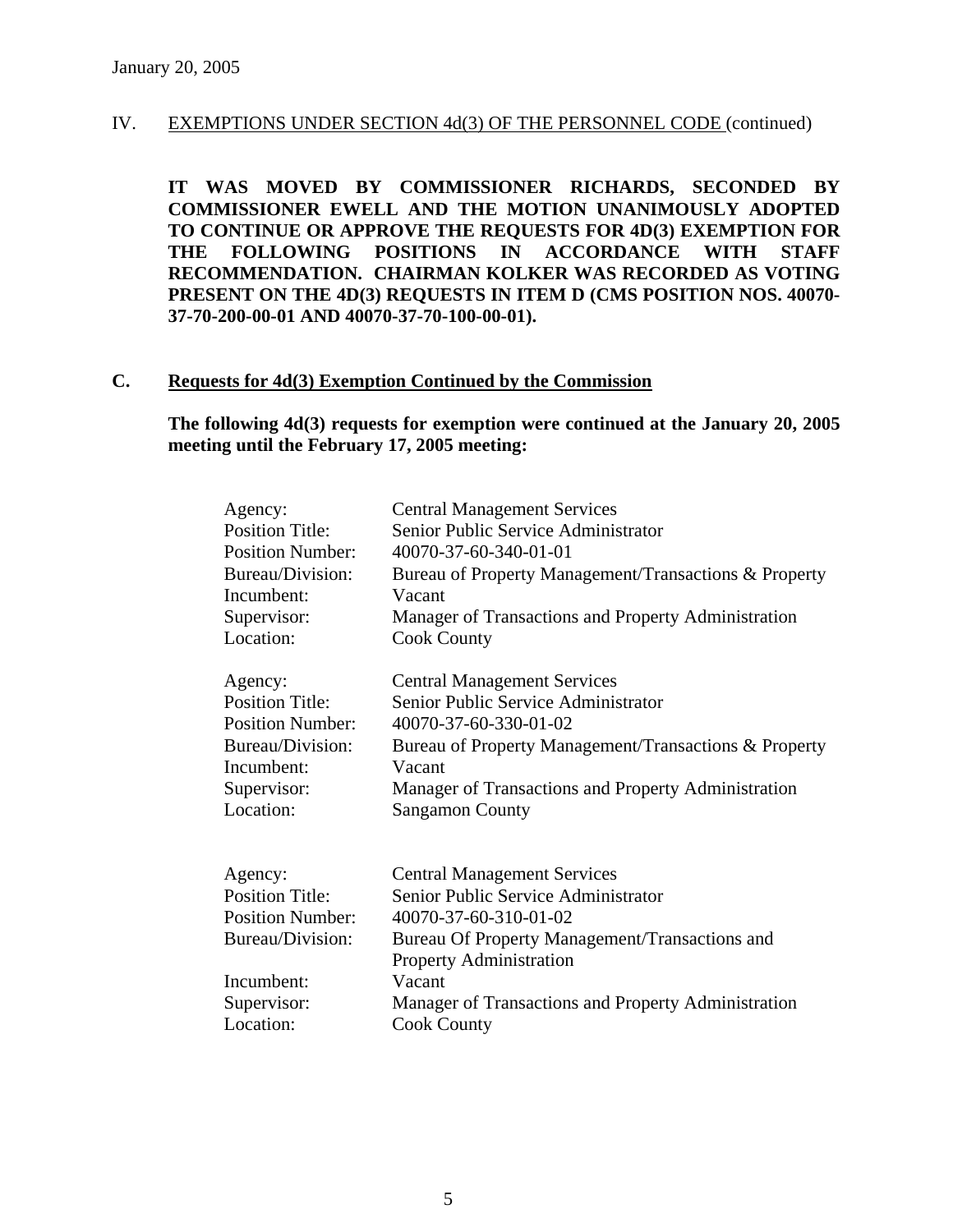## **D. Requests for 4d(3) Exemption Approved by the Commission**

**The following 4d(3) requests for exemption were approved at the January 20, 2005 meeting:** 

| Agency:                 | <b>Central Management Services</b>                        |
|-------------------------|-----------------------------------------------------------|
| <b>Position Title:</b>  | Senior Public Service Administrator                       |
| <b>Position Number:</b> | 40070-37-70-200-00-01                                     |
| Bureau / Division:      | Chief Administrative Officer and General Counsel's Office |
| Incumbent:              | Vacant                                                    |
| Supervisor:             | <b>Chief Administrative Officer and General Counsel</b>   |
| Location:               | <b>Sangamon County</b>                                    |
| Agency:                 | <b>Central Management Services</b>                        |
| <b>Position Title:</b>  | Senior Public Service Administrator                       |
| <b>Position Number:</b> | 40070-37-70-100-00-01                                     |
| Bureau/Division:        | Legal/Labor Relations                                     |
| Incumbent:              | Vacant                                                    |
| Supervisor:             | Chief Administrative Officer and General Counsel          |
| Location:               | <b>Sangamon County</b>                                    |
|                         |                                                           |

## V. MOTION TO GO INTO EXECUTIVE SESSION

## **IT WAS MOVED BY COMMISSIONER RICHARDS, SECONDED BY COMMISSIONER EWELL AND THE MOTION UNANIMOUSLY ADOPTED TO HOLD AN EXECUTIVE SESSION TO CONSIDER APPEALS OF DISMISSAL FILED WITH THE COMMISSION.**

## VI. RECONVENE MEETING

Upon due and proper notice the regular meeting of the Illinois Civil Service Commission was reconvened at 160 North LaSalle Street, Suite S-901, Chicago, Illinois at 10:00 a.m.

## PRESENT

Chris Kolker, Chairman; George E. Richards, Raymond W. Ewell and Betty Bukraba (now present in person), Commissioners; and Daniel Stralka and Andrew Barris of the Commission staff.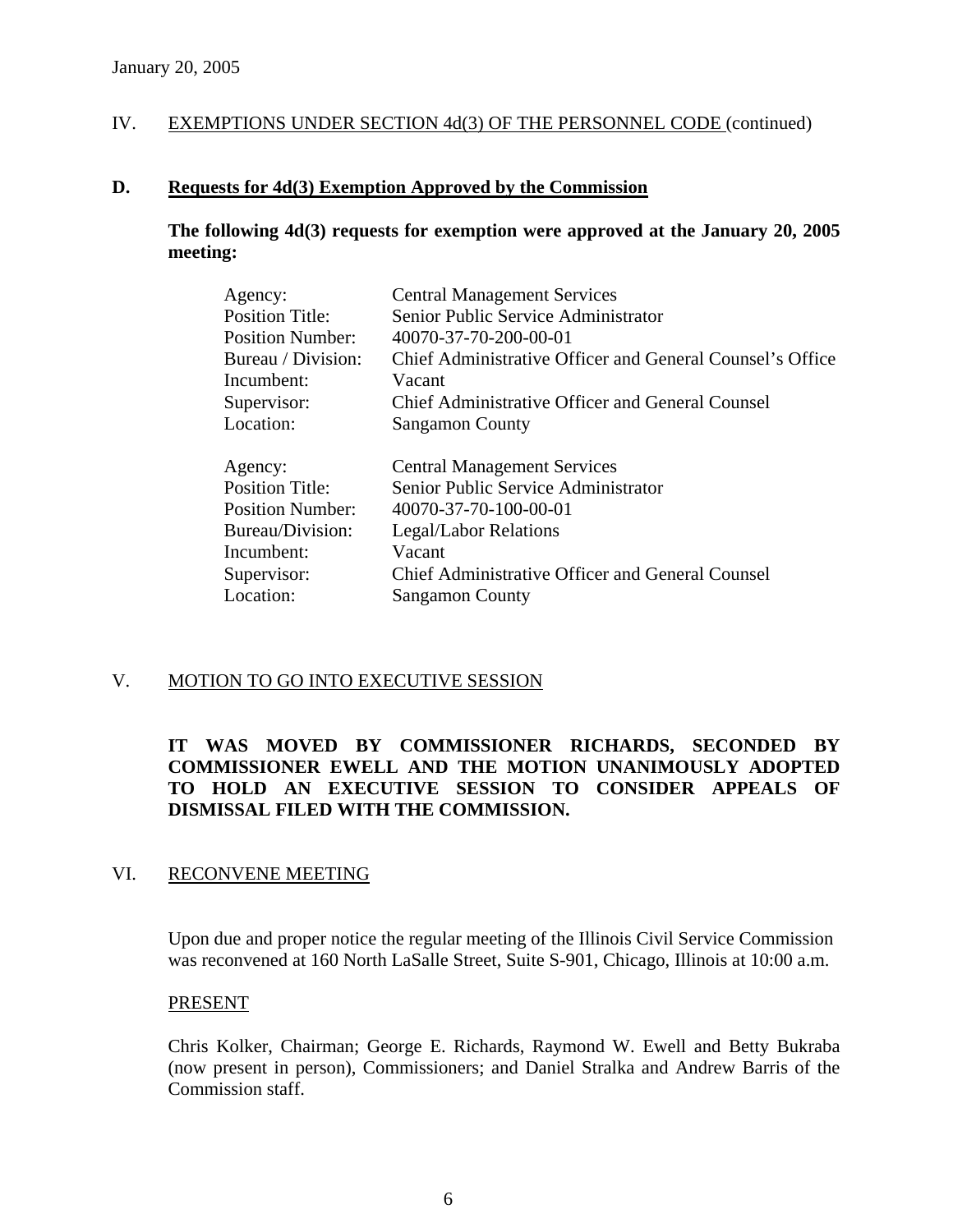#### VII. NON-MERIT APPOINTMENT REPORT

The Personnel Code permits non-merit appointments for a limited period of time, i.e., emergency appointments shall not exceed 60 days and shall not be renewed, and positions shall not be filled on a temporary or provisional basis for more than six months out of any twelve-month period. Consecutive non-merit appointments are not violative of the Code, however, they do present a possible evasion of merit principles and should be monitored. Set forth below is the number of consecutive non-merit appointments made by each department. These statistics are from the Department of Central Management Services consecutive non-merit report as of December 31, 2004.

| <b>Central Management Services</b> | 8  |    |
|------------------------------------|----|----|
| Children & Family Services         |    |    |
| Comm. & Econ. Opportunity          |    |    |
| <b>Environmental Protection</b>    |    |    |
| <b>Historic Preservation</b>       | 16 | റ  |
| <b>Human Services</b>              |    |    |
| <b>Natural Resources</b>           |    |    |
| Public Aid                         |    |    |
| <b>Public Health</b>               |    |    |
| <b>State Retirement Systems</b>    |    |    |
| Transportation                     |    |    |
| Totals                             |    | 38 |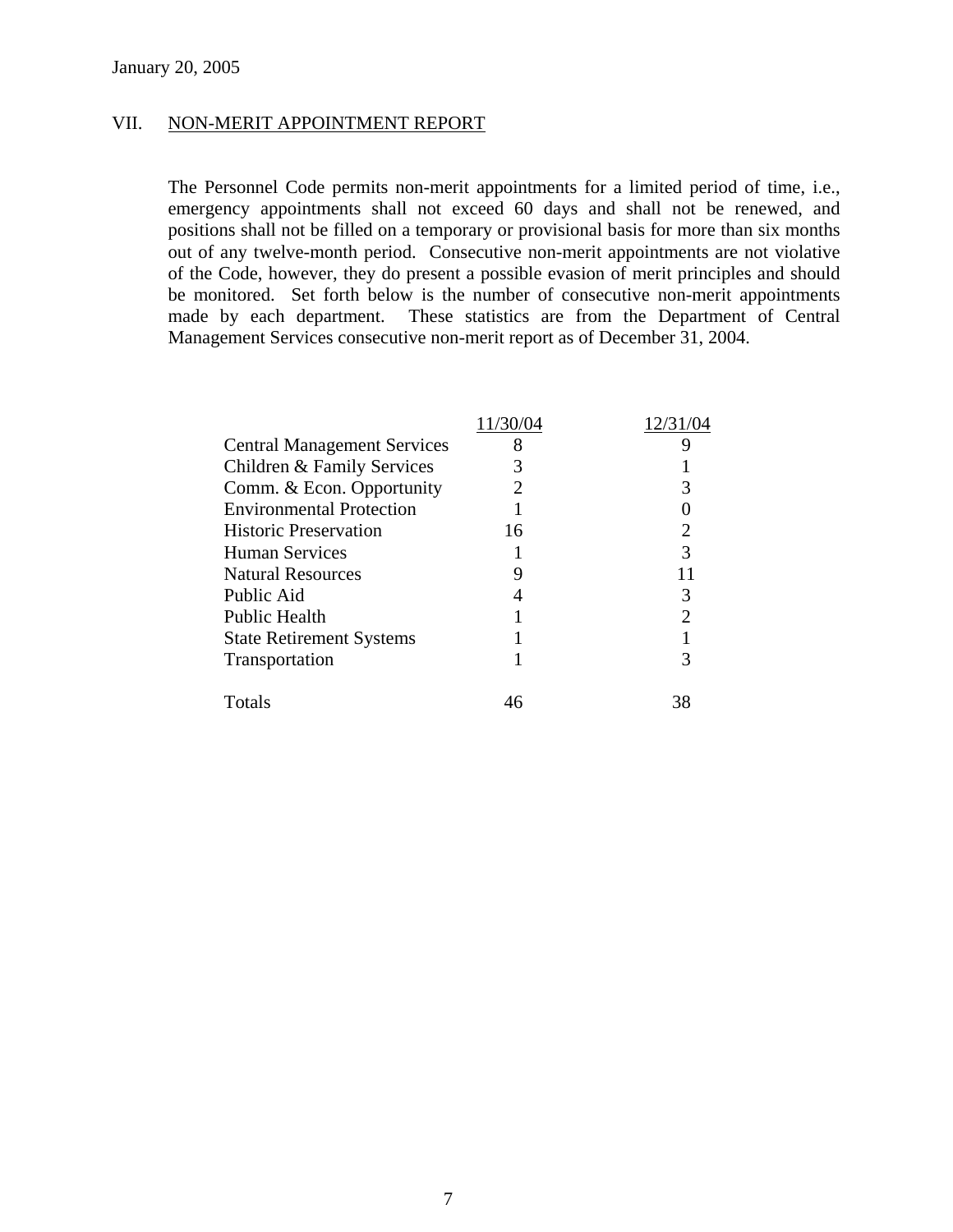## VIII. PUBLICLY ANNOUNCED DECISIONS RESULTING FROM APPEAL

| DA-67-04  |                               |                      |                   |
|-----------|-------------------------------|----------------------|-------------------|
|           | Respondent   Louis Betts, III | <b>Appeal Date</b>   | 10/29/03          |
| Agency    | DOC                           | <b>Decision Date</b> | 1/10/05           |
| Type of   | Discharge                     | <b>ALJ</b>           | Daniel Stralka    |
| Appeal    |                               |                      |                   |
| Change(s) | Violation of Standards        | Recommendation       | Charges Proven;   |
|           | of Conduct.                   |                      | Discharge Upheld. |

**IT WAS MOVED BY COMMISSIONER RICHARDS, SECONDED BY COMMISSIONER EWELL AND BY ROLL CALL VOTE THE MOTION UNANIMOUSLY ADOPTED TO AFFIRM THE RECOMMENDED DECISION THAT THE RESPONDENT, LOUIS BETTS III, BE DISCHARGED FROM HIS POSITION OF PUBLIC SERVICE ADMINISTRATOR WITH THE ILLINOIS DEPARTMENT OF CORRECTIONS.** 

# • **DISCHARGE (On Remand)**

• **DISCHARGE (On Remand)**

#### **DA-71-04** Respondent Rick Lind Appeal Date 11/10/03 Agency DOC Decision Date 1/07/05 Type of Appeal Discharge **ALJ** Andrew Barris Charge(s) Unauthorized Absence. Recommendation | Appeal Granted; Employee Reinstated.

**IT WAS MOVED BY COMMISSIONER RICHARDS, SECONDED BY COMMISSIONER EWELL AND BY ROLL CALL VOTE THE MOTION UNANIMOUSLY ADOPTED TO AFFIRM THE RECOMMENDED DECISION THAT THE APPEAL OF THE RESPONDENT BE UPHELD AND THAT THE RESPONDENT, RICK LIND, BE REINSTATED WITH THE ILLINOIS DEPARTMENT OF CORRECTIONS.** 

8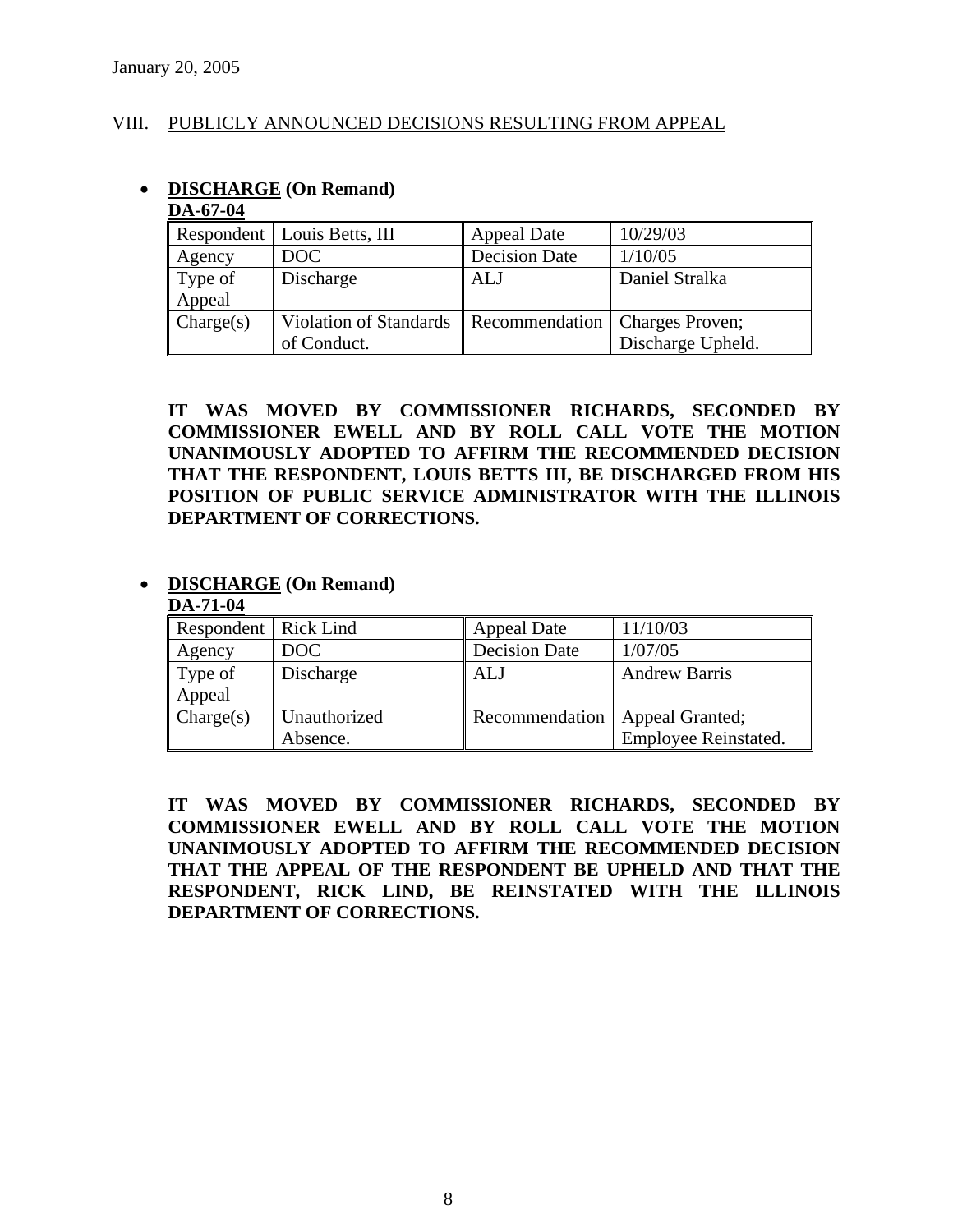## VIII. PUBLICLY ANNOUNCED DECISIONS RESULTING FROM APPEAL (continued)

## • **DISMISSAL**

## **DA-29-05**

| Respondent | Jeanetta Dale | <b>Appeal Date</b>   | 12/1/04                 |
|------------|---------------|----------------------|-------------------------|
| Agency     | DOC           | <b>Decision Date</b> | 1/07/04                 |
| Type of    | Discharge     | ALJ                  | <b>Andrew Barris</b>    |
| Appeal     |               |                      |                         |
| Charge     | Unauthorized  | Recommended          | No Jurisdiction; Appeal |
|            | Absences.     | Decision             | Dismissed.              |

**IT WAS MOVED BY COMMISSIONER EWELL, SECONDED BY COMMISSIONER BUKRABA AND BY ROLL CALL VOTE THE MOTION UNANIMOUSLY ADOPTED TO AFFIRM THE RECOMMENDED DECISION THAT THE APPEAL OF THE RESPONDENT WAS WTIHDRAWN AND THAT THE COMMISSION IS WITHOUT JURISDICTION TO CONSIDER THE APPEAL OF THE RESPONDENT, JEANETTA DALE.** 

## IX. APPEALS TERMINATED WITHOUT DECISION

## • **DISMISSAL**

## **LA-06-05**

| Petitioner | <b>Neal Gosselink</b> | <b>Appeal Date</b>   | 7/01/04              |
|------------|-----------------------|----------------------|----------------------|
| Agency     | DOC                   | <b>Decision Date</b> | 1/07/05              |
| Type of    | Layoff                | ALJ                  | <b>Andrew Barris</b> |
| Appeal     |                       |                      |                      |
| Issue      | Unknown               | Recommended          | Lack of Prosecution; |
|            |                       | Decision             | Appeal Dismissed.    |

**IT WAS MOVED BY COMMISSIONER BUKRABA, SECONDED BY COMMISSIONER EWELL AND BY ROLL CALL VOTE THE MOTION UNANIMOUSLY ADOPTED TO AFFIRM THE RECOMMENDED DECISION THAT THE PETITIONER'S FAILURE TO FILE MATERIALS REQUIRED BY ORDER OF THE COMMISSION CONSTITUTES A DEFAULT RESULTING IN THE DISMISSAL OF PETITIONER'S APPEAL.**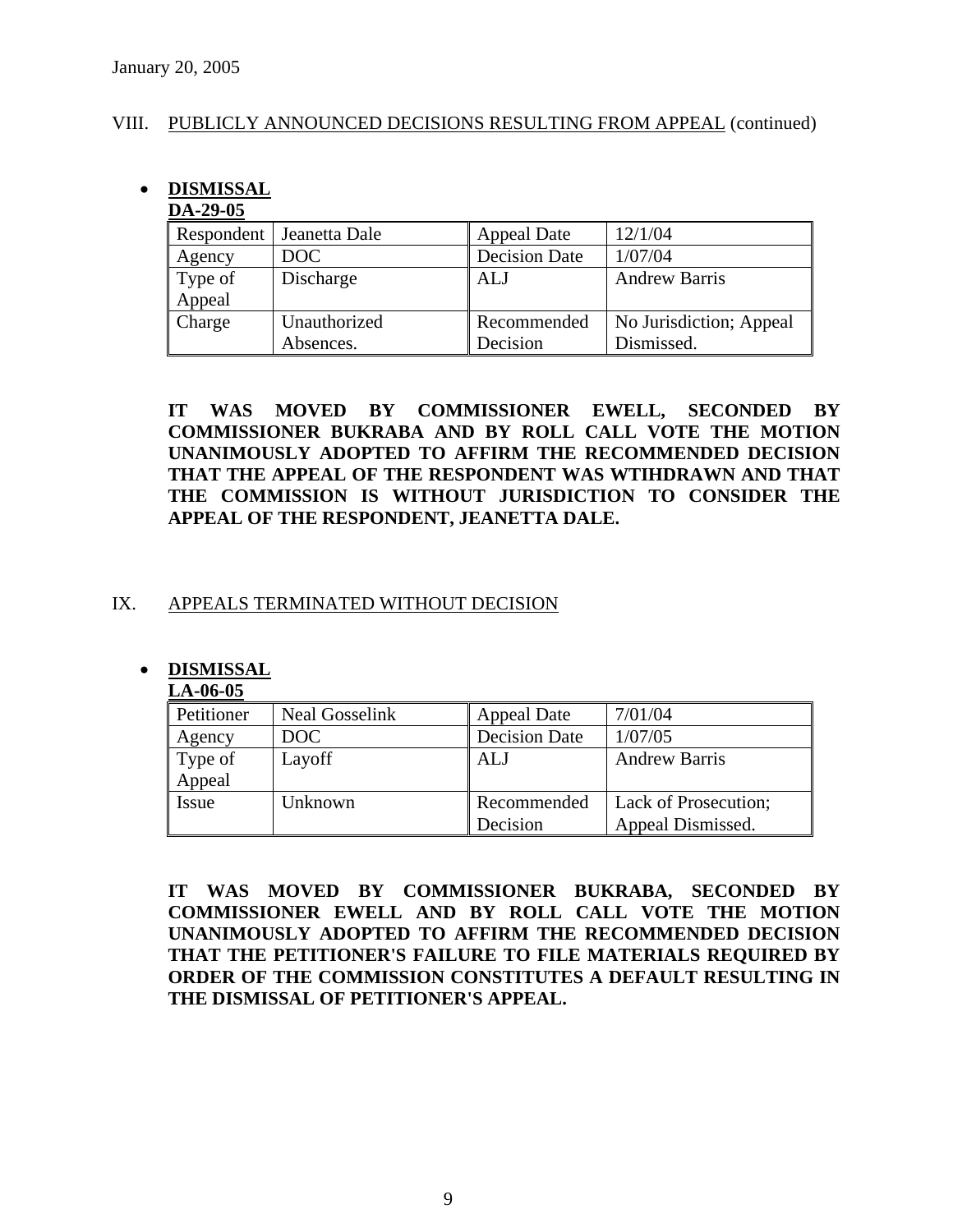## IX. APPEALS TERMINATED WITHOUT DECISION (continued)

## • **DISMISSAL**

## **DA-57-04**

| Petitioner | William Link          | <b>Appeal Date</b>   | 8/28/04              |
|------------|-----------------------|----------------------|----------------------|
| Agency     | <b>DCEO</b>           | <b>Decision Date</b> | 1/11/05              |
| Type of    | Discharge             | <b>ALJ</b>           | Daniel Stralka       |
| Appeal     |                       |                      |                      |
| Charge     | Conduct Unbecoming A  | Recommended          | Settlement Agreement |
|            | DCEO Employee;        | Decision             | Reached; Appeal      |
|            | Unauthorized Absence. |                      | Dismissed.           |

**IT WAS MOVED BY COMMISSIONER BUKRABA, SECONDED BY COMMISSIONER EWELL AND BY ROLL CALL VOTE THE MOTION UNANIMOUSLY ADOPTED TO AFFIRM THE RECOMMENDED DECISION THAT THE APPEAL OF THE RESPONDENT, WILLIAM LINK, BE DISMISSED.** 

## • **DISMISSAL**

## **DA-01-05**

|         | Petitioner   Larry Wargel | <b>Appeal Date</b>   | 7/6/04               |
|---------|---------------------------|----------------------|----------------------|
| Agency  | DOC                       | <b>Decision Date</b> | 12/08/04             |
| Type of | Layoff                    | ALJ                  | <b>Andrew Barris</b> |
| Appeal  |                           |                      |                      |
| Issue   | Non-renewal of Term       | Recommended          | Joint Stipulation To |
|         | Appointment.              | Decision             | Dismiss; Appeal      |
|         |                           |                      | Dismissed.           |

**IT WAS MOVED BY COMMISSIONER EWELL, SECONDED BY COMMISSIONER BUKRABA AND BY ROLL CALL VOTE THE MOTION UNANIMOUSLY ADOPTED TO AFFIRM THE RECOMMENDED DECISION THAT THE APPEAL OF THE RESPONDENT, LARRY WARGEL, BE DISMISSED.**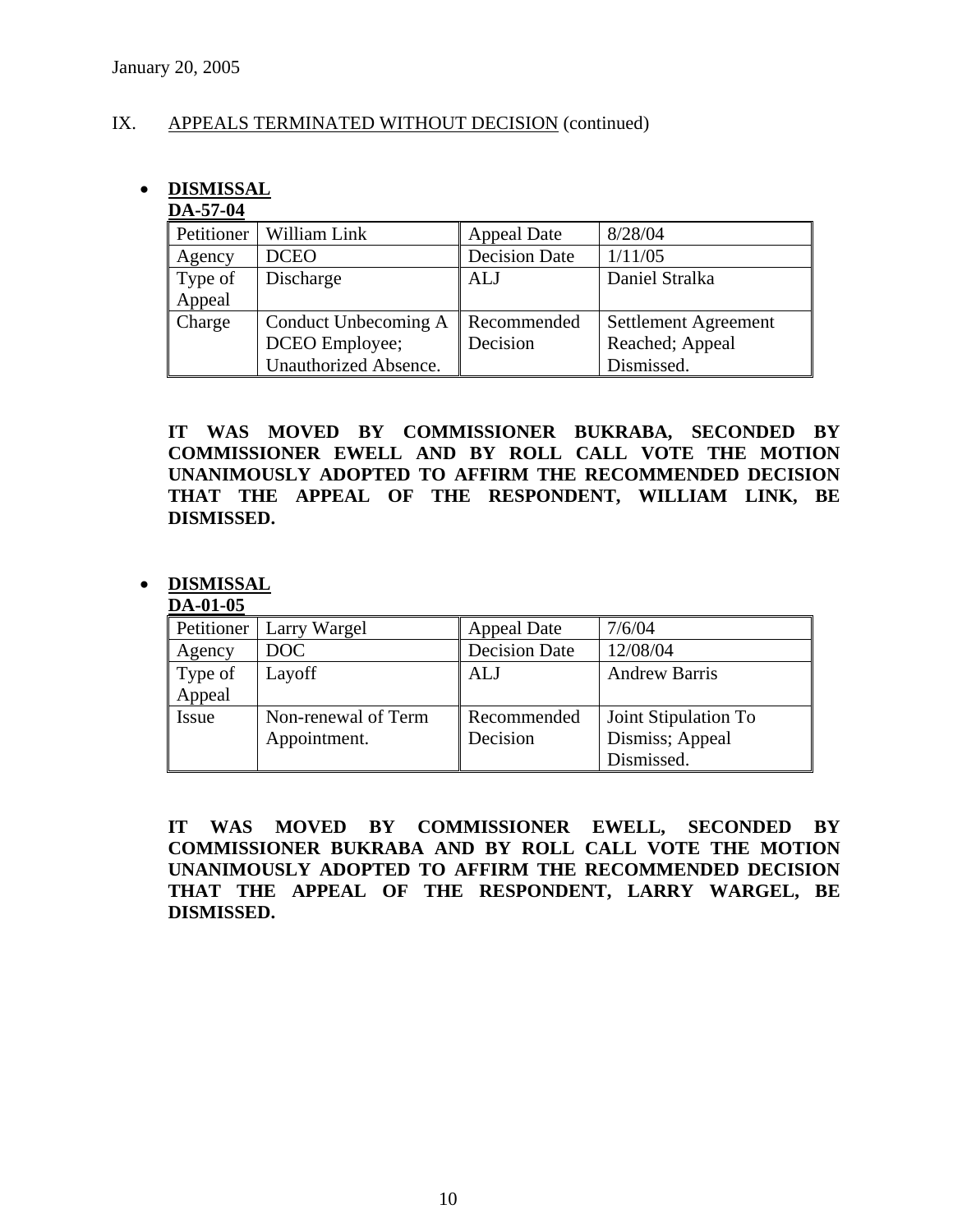## IX. APPEALS TERMINATED WITHOUT DECISION (continued)

## • **DISMISSAL**

## **LA-20-05**

|         | Petitioner   Diane Hendren | <b>Appeal Date</b>   | 10/27/04             |
|---------|----------------------------|----------------------|----------------------|
| Agency  | <b>DNR</b>                 | <b>Decision Date</b> | 1/11/05              |
| Type of | Layoff                     | <b>ALJ</b>           | <b>Andrew Barris</b> |
| Appeal  |                            |                      |                      |
| Issue   | Lack of Funds; Material    | Recommended          | Lack of Prosecution; |
|         | Reorganization.            | Decision             | Appeal Dismissed.    |

**IT WAS MOVED BY COMMISSIONER RICHARDS, SECONDED BY COMMISSIONER EWELL AND BY ROLL CALL VOTE THE MOTION UNANIMOUSLY ADOPTED TO AFFIRM THE RECOMMENDED DECISION THAT PETITIONER'S FAILURE TO FILE MATERIALS REQUIRED BY ORDER OF THE COMMISSION CONSTITUTES A DEFAULT RESULTING IN THE DISMISSAL OF PETITIONER'S APPEAL.** 

## • **DISMISSAL**

#### **LA-23-05**

| Petitioner | Jay V. Johnson | Appeal Date          | 10/28/04             |
|------------|----------------|----------------------|----------------------|
| Agency     | <b>DNR</b>     | <b>Decision Date</b> | 1/07/05              |
| Type of    | Layoff         | ALJ                  | <b>Andrew Barris</b> |
| Appeal     |                |                      |                      |
| Issue      | Unknown        | Recommended          | Lack of Prosecution; |
|            |                | Decision             | Appeal Dismissed.    |

**IT WAS MOVED BY COMMISSIONER BUKRABA, SECONDED BY COMMISSIONER EWELL AND BY ROLL CALL VOTE THE MOTION UNANIMOUSLY ADOPTED TO AFFIRM THE RECOMMENDED DECISION THAT PETITIONER'S FAILURE TO FILE MATERIALS REQUIRED BY ORDER OF THE COMMISSION CONSTITUTES A DEFAULT RESULTING IN THE DISMISSAL OF PETITIONER'S APPEAL.** 

## • **DISMISSAL**

#### **AA-26-05**

| Petitioner | Connie Lenear | <b>Appeal Date</b>   | 10/08/04              |
|------------|---------------|----------------------|-----------------------|
| Agency     | <b>DOC</b>    | <b>Decision Date</b> | 1/10/05               |
| Type of    | Allocation    | ALJ                  | <b>Andrew Barris</b>  |
| Appeal     |               |                      |                       |
| Issue      | Unfair Pay.   | Recommended          | Failure To Respond by |
|            |               | Decision             | Petitioner; Appeal    |
|            |               |                      | Dismissed.            |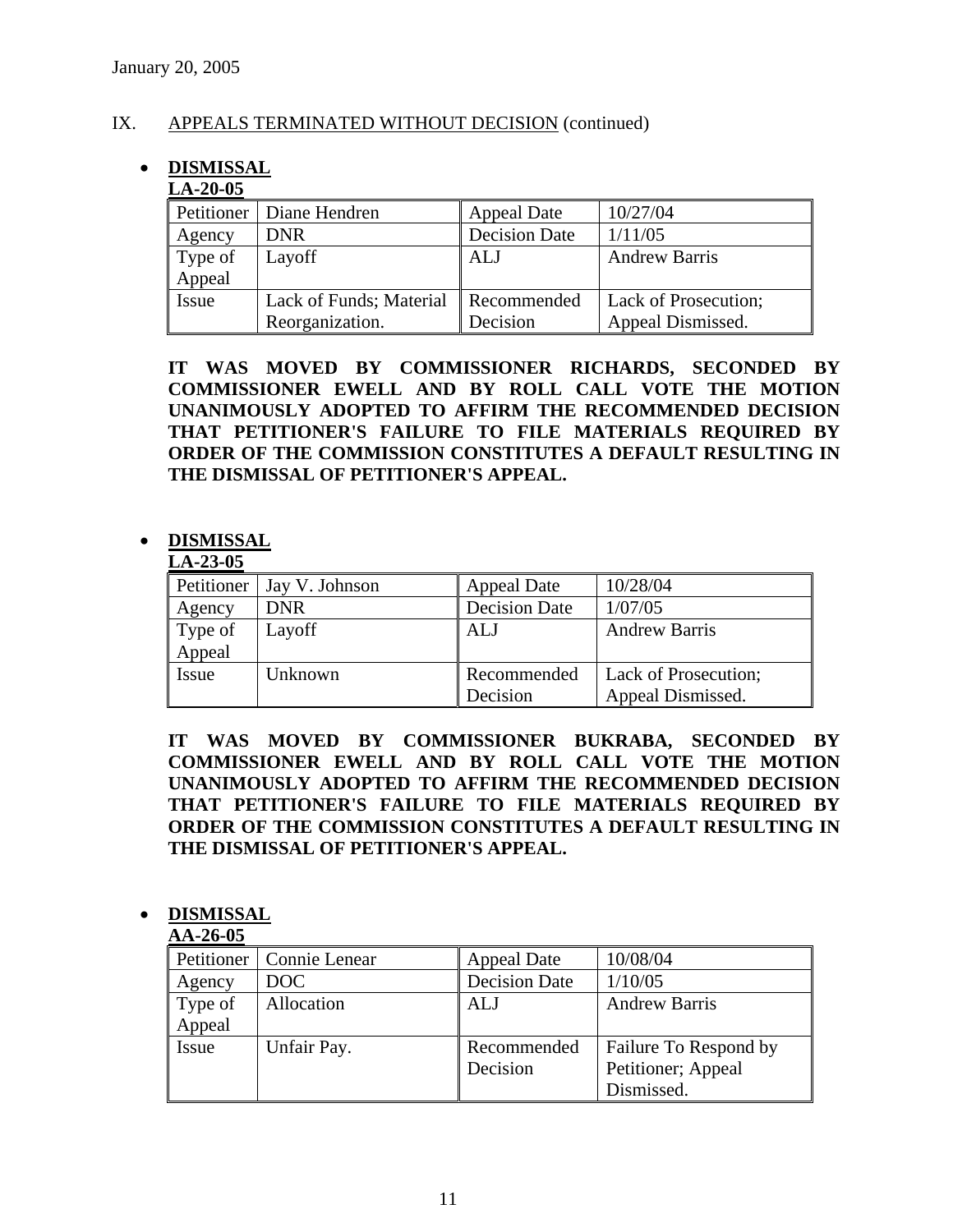## IX. APPEALS TERMINATED WITHOUT DECISION (continued)

**IT WAS MOVED BY COMMISSIONER EWELL, SECONDED BY COMMISSIONER RICHARDS AND BY ROLL CALL VOTE THE MOTION UNANIMOUSLY ADOPTED TO AFFIRM THE RECOMMENDED DECISION THAT PETITIONER'S FAILURE TO FILE MATERIALS REQUIRED BY ORDER OF THE COMMISSION CONSTITUTES A DEFAULT RESULTING IN THE DISMISSAL OF PETITIONER'S APPEAL.** 

## X. PETITION FOR DECLARATORY RULING

## • **DECLARATORY RULING**

| DIN-10-VJ  |                           |                      |                          |
|------------|---------------------------|----------------------|--------------------------|
| Petitioner | Gary Lee Kupsak           | Appeal Date          | 8/09/04                  |
| Agency     | <b>ICJA</b>               | <b>Decision Date</b> | 12/30/04                 |
| Type of    | <b>Declaratory Ruling</b> | ALJ                  | Daniel Stralka           |
| Appeal     |                           |                      |                          |
| Issue      | Petitioner's Resignation. | Recommended          | ALJ Finds That           |
|            |                           | Finding              | Petitioner's Resignation |
|            |                           |                      | Did Not Violate          |
|            |                           |                      | Personnel Rules.         |

# **DR-16-05**

## **IT WAS MOVED BY COMMISSIONER RICHARDS, SECONDED BY COMMISSIONER BUKRABA AND BY ROLL CALL VOTE THE MOTION UNANIMOUSLY ADOPTED TO AFFIRM THE DECLARATORY RULING OF THE ADMINISTRATIVE LAW JUDGE.**

## XI. EMERGENCY AMENDMENT TO THE PERSONNEL RULES

The Personnel Rules were duly amended by the Department of Central Management Services on July 1, 2004 by statutory authority (20 ILCS 415) as follows:

| Heading of Part       | <b>Public Officials and Employees</b> |
|-----------------------|---------------------------------------|
| Code Citation         | 80 Ill. Adm. Code 303                 |
| Sections Involved     | 303.125                               |
|                       | 303.130                               |
|                       | 303.135                               |
|                       | 303.145                               |
|                       | 303.148                               |
| <b>Effective Date</b> | 7/01/04                               |
| Date Submitted        | January 10, 2005                      |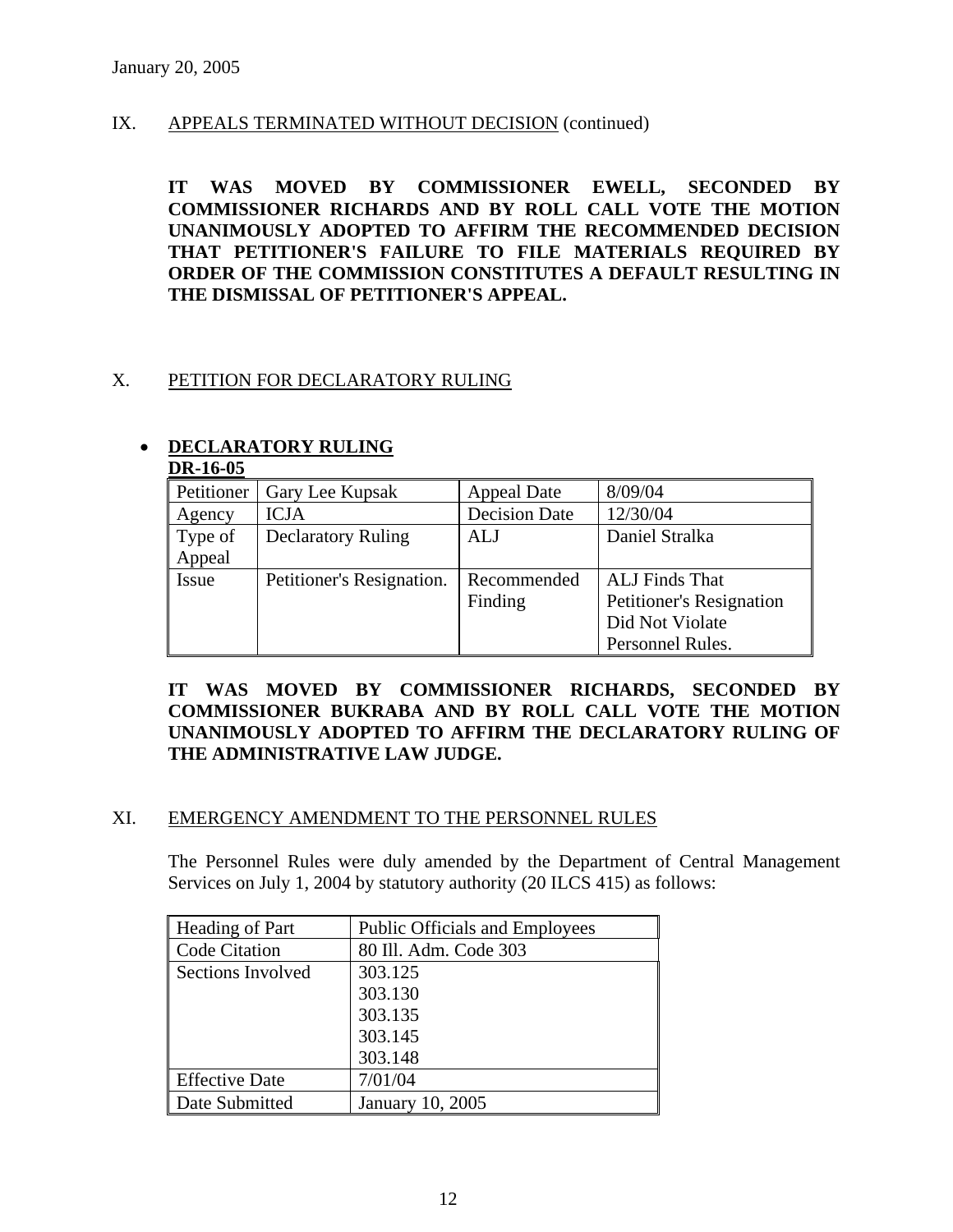#### XI. EMERGENCY AMENDMENT TO THE PERSONNEL RULES (continued)

 **IT WAS MOVED BY COMMISSIONER RICHARDS, SECONDED BY COMMISSIONER EWELL AND THE MOTION UNANIMOUSLY ADOPTED TO APPROVE THE EMERGENCY AMENDMENT TO THE PERSONNEL RULES.** 

#### XII. AMENDMENTS IN CLASS SPECIFICATIONS

#### **A. The following class titles were submitted for revision by the Director of Central Management Services:**

| <b>Current Position Title</b> | <b>Proposed Position Title</b> |  |
|-------------------------------|--------------------------------|--|
| <b>Hearings Referee</b>       | No Change in Title             |  |
| Hearings Referee Intermittent | No Change in Title             |  |

#### Recommendation For Commission Action

Assistant Executive Director Andrew Barris addressed the Commission regarding the revision to the Hearings Referee class specifications. Barris stated that he inquired about the effect of the language requirement on existing positions. Barris was told by CMS that the new requirement would not effect existing positions where a language requirement did not exist. Rather, the revision would only effect some positions that might be filled with bilingual candidates.

## **IT WAS MOVED BY COMMISSIONER RICHARDS, SECONDED BY COMMISSIONER BUKRABA AND THE MOTION UNANIMOUSLY ADOPTED TO APPROVE THE REVISIONS TO THE CLASS SPECIFICATIONS FOR THE FOLLOWING CLASSES, TO BE EFFECTIVE FEBRUARY 1, 2005.**

Hearings Referee

## Hearings Referee Intermittent

## **B. The following class titles were submitted for abolishment by the Director of Central Management Services:**

Health Planning Specialist 1 Abolish Health Planning Specialist 2 Abolish

Current Position Title Proposed Position Title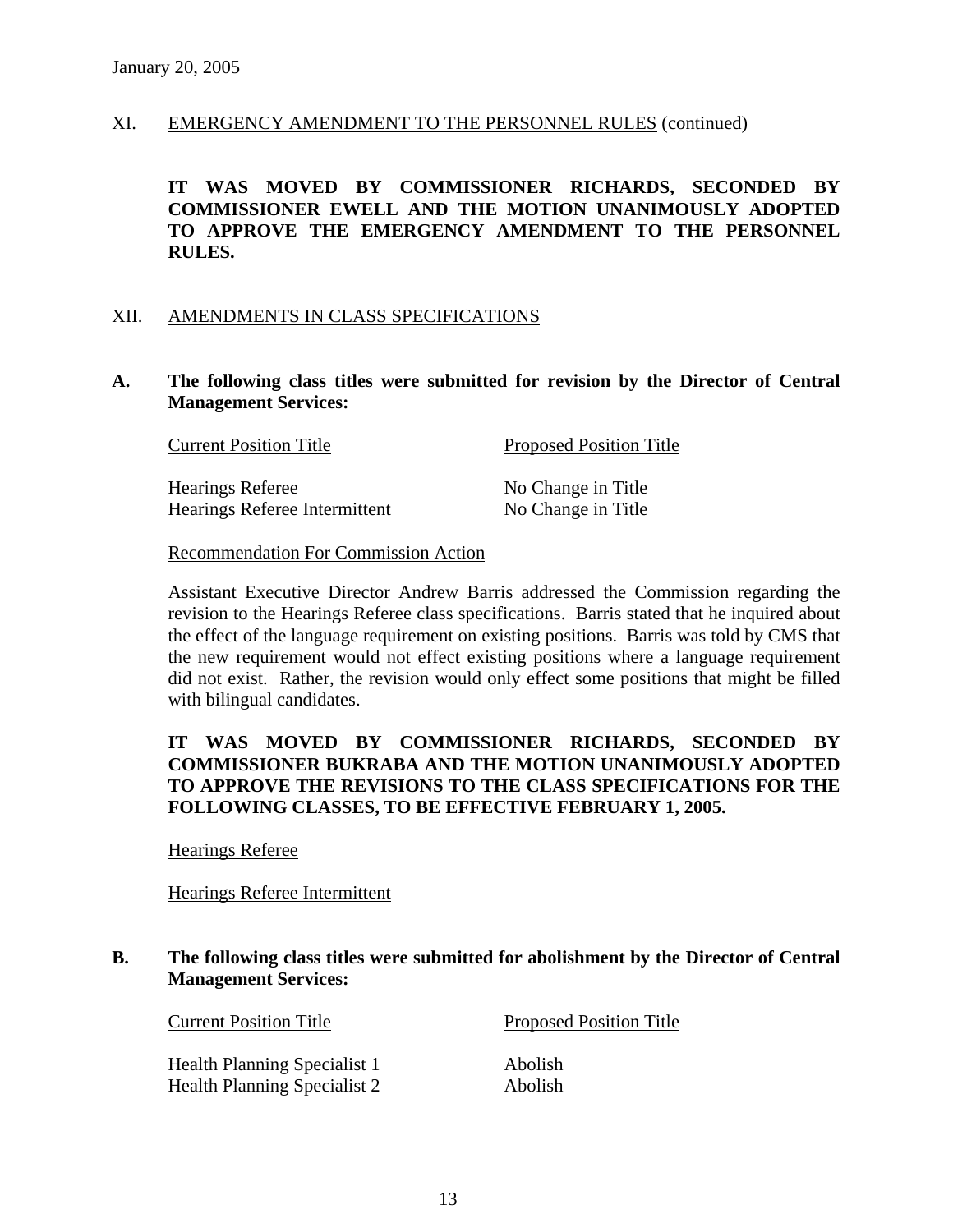## XII. AMENDMENTS IN CLASS SPECIFICATIONS (continued)

#### Recommendation For Commission Action

Assistant Executive Director Barris informed the Commission that both the Health Planning Specialist 1 and 2 class titles were submitted for abolishment because they had been vacant since January 1999.

## **IT WAS MOVED BY COMMISSIONER EWELL, SECONDED BY COMMISSIONER RICHARDS AND THE MOTION UNANIMOUSLY ADOPTED TO APPROVE THE ABOLISHMENT OF THE FOLLOWING CLASSES TO BE EFFECTIVE FEBRUARY 1, 2005.**

 Health Planning Specialist 1 Health Planning Specialist 2

## **C. The following class title was submitted for establishment by the Director of Central Management Services:**

Proposed Position Title

Equal Pay Specialist

Recommendation For Commission Action

Assistant Executive Director Barris informed the Commission that the Illinois Equal Pay Act became effective January 1, 2004 and that the Equal Pay Specialist class title was created in response to this legislation.

## **IT WAS MOVED BY COMMISSIONER BUKRABA, SECONDED BY COMMISSIONER EWELL AND THE MOTION UNANIMOUSLY ADOPTED TO APPROVE THE ESTABLISHMENT OF THE FOLLOWING CLASS TO BE EFFECTIVE FEBRUARY 1, 2005.**

Equal Pay Specialist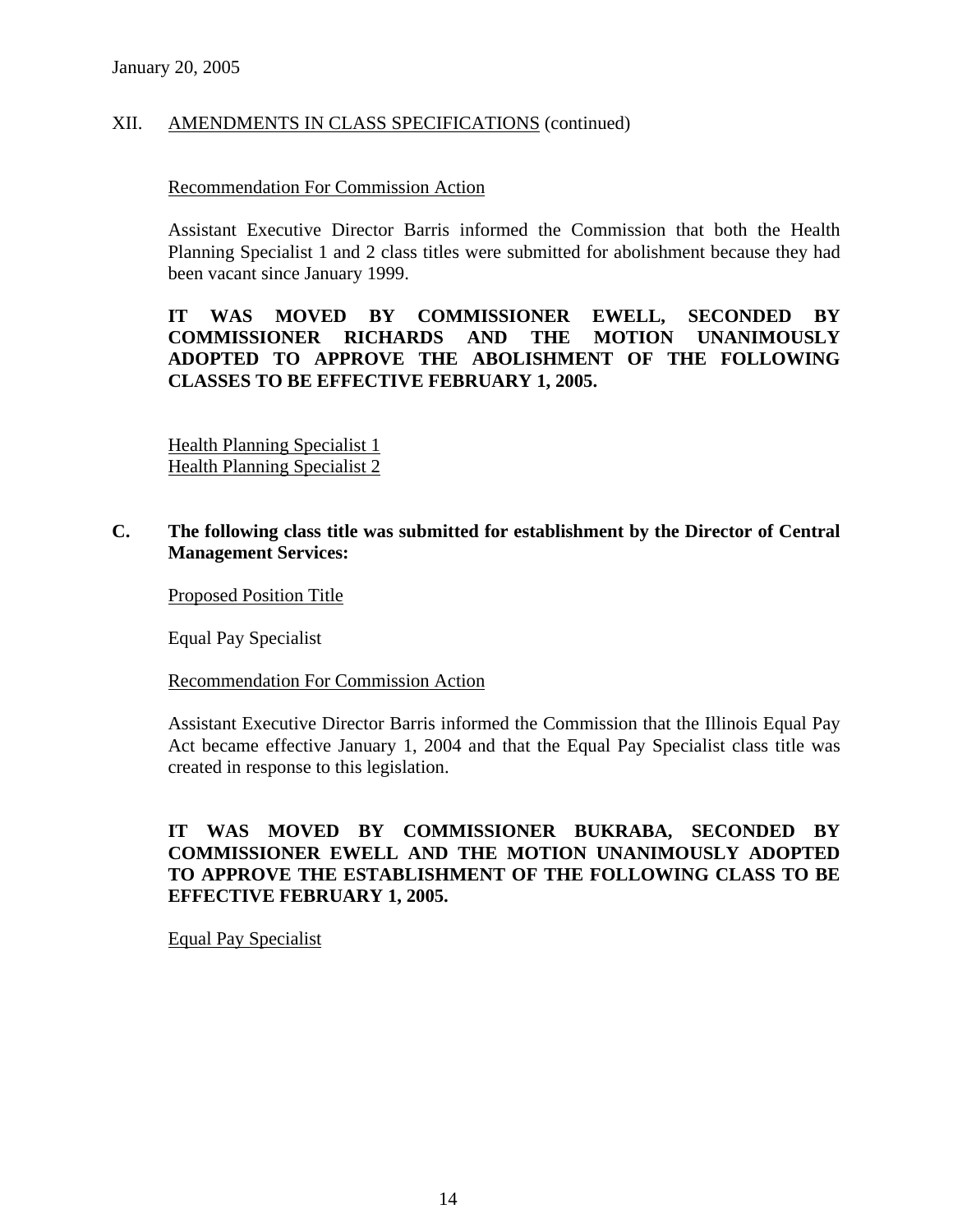## XII. AMENDMENTS IN CLASS SPECIFICATIONS (continued)

### **D. The following class title was submitted for revision by the Director of Central Management Services:**

| <b>Current Position Title</b>   | <b>Proposed Position Title</b> |  |
|---------------------------------|--------------------------------|--|
| <b>Veterans Service Officer</b> | No change in title             |  |

#### Recommendation For Commission Action

The Commissioners discussed the propriety of establishing a future date for the conclusion of an ongoing time of hostility. A continuance was favored to investigate with CMS the feasibility of assigning an ascertainable date in the past as the end to the War on Terrorism, as opposed to a random future date, with CMS returning to the Commission to revise this date as circumstances warrant.

## **IT WAS MOVED BY COMMISSIONER EWELL, SECONDED BY COMMISSIONER BUKRABA AND THE MOTION UNANIMOUSLY ADOPTED TO CONTINUE CONSIDERATION OF THE REVISION OF THE CLASS SPECIFICATIONS FOR THE FOLLOWING CLASS UNTIL THE FEBRUARY 17, 2005 MEETING.**

Veterans Service Officer

## **IT WAS MOVED BY COMMISSIONER RICHARDS, SECONDED BY COMMISSIONER BUKRABA AND THE MOTION UNANIMOUSLY ADOPTED TO DISAPPROVE ANY CLASS SPECIFICATIONS RECEIVED BY THE COMMISSION NOT CONTAINED IN THIS REPORT TO ALLOW ADEQUATE STUDY.**

## XIII. FY2004 ANNUAL REPORT

This matter was continued to the February 17, 2005 meeting at the request of the Executive Director.